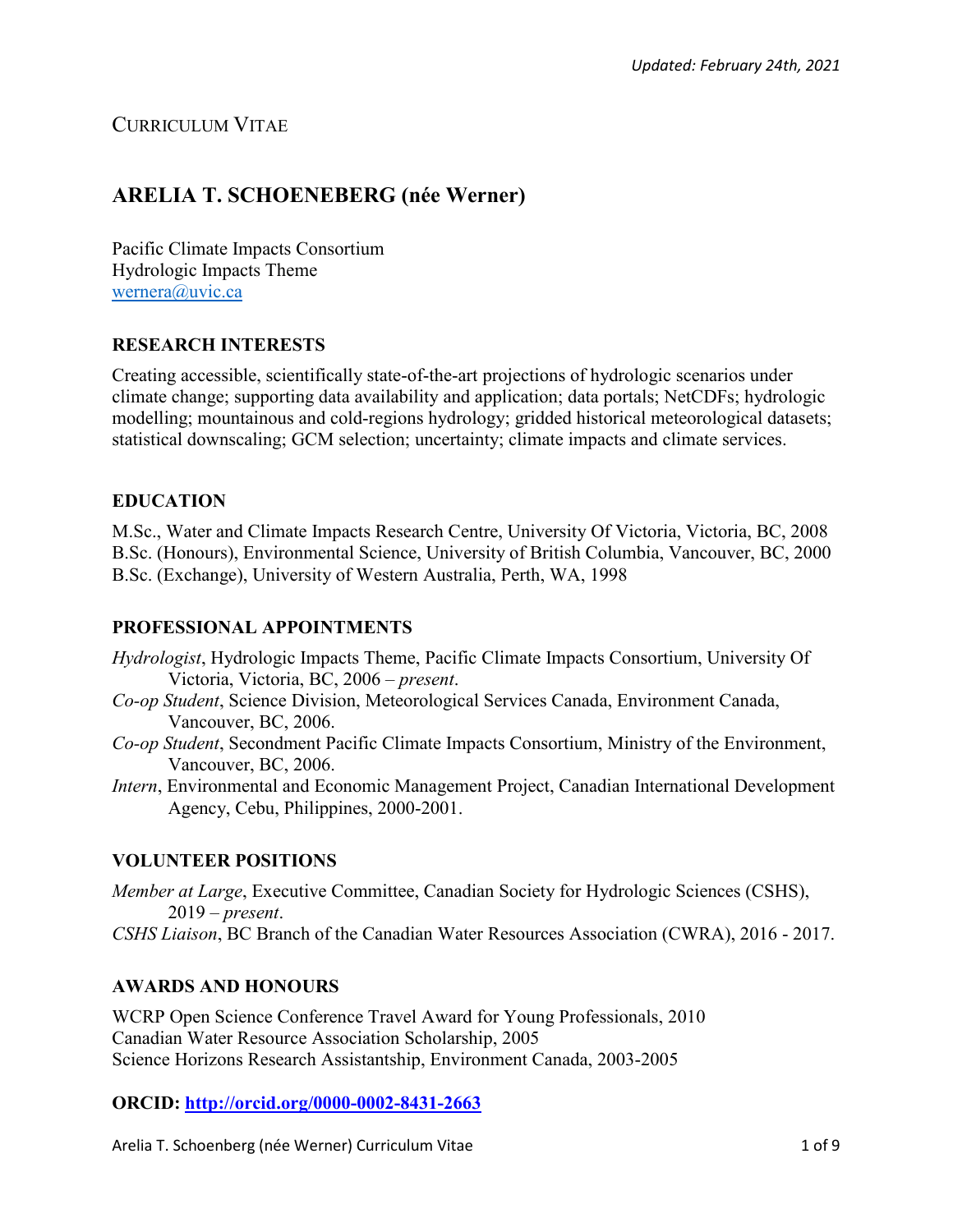## **JOURNAL REFEREE**

Atmosphere-Ocean Canadian Water Resources Journal Hydrologic Sciences Journal International Journal of Climatology Journal of Hydrologic Engineering Journal of Hydrology Stochastic Environmental Research and Risk Assessment

## **SOFTWARE DEVELOPMENT**

**GitHub:** https://github.com/pacificclimate/routomator **GitHub:** https://github.com/pacificclimate/ClimDown **GitHub:** https://github.com/pacificclimate/streamflow-trends-on-multi-stats **CRAN:** 'ClimDown' R package, released December 2016 **CRAN:** 'zyp' R package, released 2013, updated 2015

## **COMPUTING**

**Operating Systems:** Linux OS, Microsoft Windows, Mac OS X **Software:** Microsoft Word, Excel and PowerPoint; ArcGIS; Adobe Acrobat; GitHub **Programming:** R, C-Shell (CSH), NCO, CDO, UNIX, Python, ArcPy **Version Control:** git, darcs, mercurial **High Performance Computing:** slurm to submit and monitor jobs, and optimizing performance

## **PROFESSIONAL AFFILIATIONS**

Canadian Society for Hydrological Sciences (CSHS) Canadian Water Resources Association (CWRA) Canadian Geophysical Union (CGU) American Geophysical Union (AGU)

## **REFEREED JOURNAL PUBLICATIONS**

- **Werner, A.T.**, M.A. Schnorbus, R.R. Shrestha, A.J. Cannon, F.W. Zwiers, G. Dayon and F. Anslow, 2019. *A long-term, temporally consistent, gridded daily meteorological dataset for northwestern North America.* Nature Scientific Data, 6 (180299) 1-16, doi: 10.1038/sdata.2018.299.
- Hiebert, J., A. Cannon, **A. Schoeneberg**, S. Sobie and T. Murdock, 2018: *ClimDown: Climate Downscaling in R.* Journal of Open Source Software, 3, 22, 360, doi:10.21105/joss.00360.
- Islam S. U. and S. J. Déry and **A.T. Werner**, 2017: *Future Climate Change Impacts on Snow and Water Resources of the Fraser River Basin, British Columbia.* J. Hydrometeor., 18, 473–496, doi: 10.1175/JHM-D-16-0012.1.
- Kumar, S., F. Zwiers, P.A. Dirmeyer, D.M. Lawrence, R. Shrestha, and **A.T. Werner**, 2016. *Terrestrial Contribution to the Heterogeneity in Hydrological Changes under Global Warming.* Water Resour. Res., 52, 3127–3142, doi:10.1002/2016WR018607.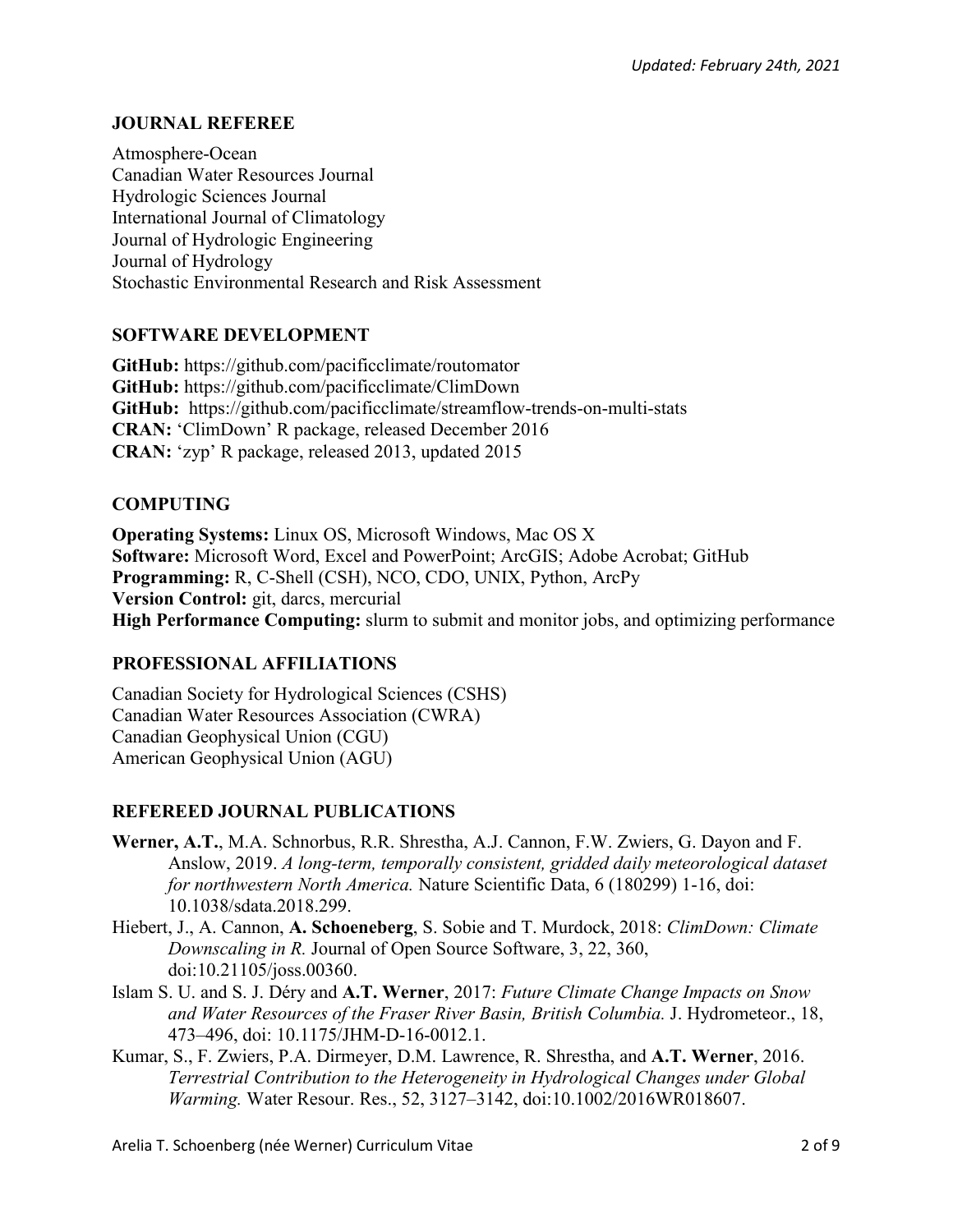- **Werner, A.T.** and A.J. Cannon, 2016. *Hydrologic extremes – an intercomparison of multiple gridded statistical downscaling methods*, Hydrol. Earth Syst. Sci., 20, 1483-1508, doi:10.5194/hess-20-1483-2016, 2016.
- Arora, V.K., Y. Peng, W.A. Kurz, J.C. Fyfe, B. Hawkins, and **A.T. Werner,** 2016. *Potential near-future carbon uptake overcomes losses from a large insect outbreak in British Columbia, Canada*. Geophys. Res. Lett., 43, 2590-2598, doi:10.1002/2015GL067532.
- **Werner, A.T.** and Cannon, A.J., 2015. *Hydrologic extremes – an intercomparison of multiple gridded statistical downscaling methods*, Hydrol. Earth Syst. Sci. Discuss., 12, 6179- 6239, doi:10.5194/hessd-12-6179-2015.
- **Werner, A.T.,** Prowse, T.D., Bonsal, B.R. *Characterizing the Water Balance of the Sooke Reservoir, British Columbia over the Last Century.* Climate 2015, 3, 241-263.
- Shrestha, R.R., M.A. Schnorbus, **A.T. Werner** and F.W. Zwiers, 2014. *Evaluating hydroclimatic change signals from statistically and dynamically downscaled GCMs and hydrologic models*. Journal of Hydrometeorology, 15, 844-860. doi: 10.1175/JHM-D-13- 030.1.
- Peng, Y., Arora, V. K., Kurz, W. A., Hember, R. A., Hawkins, B. J., Fyfe, J. C., and **Werner, A. T.**, 2014. *Climate and atmospheric drivers of historical terrestrial carbon uptake in the province of British Columbia, Canada.* Biogeosciences, 11, 635-649, doi:10.5194/bg-11- 635-2014.
- Schnorbus, M., **A. Werner**, and K. Bennett, 2014. *Impacts of climate change in three hydrologic regimes in British Columbia, Canada.* Hydrological Processes, 28(3): 1170-1189, DOI: 10.1002/hyp.9661.
- **Werner, A.T.**, M.A. Schnorbus, R.R. Shrestha and H.D. Eckstrand, 2013. *Spatial and temporal change in the hydro-climatology of the Canadian portion of the Columbia River Basin under multiple emissions scenarios.* Atmosphere-Ocean, 51(4): 357-379.
- Bürger, G., S. Sobie, A. Cannon, **A. Werner**, and T. Murdock, 2012. *Downscaling extremes - an intercomparison of multiple methods for future climate.* Journal of Climate, 25(12): 4366- 4388.
- Shrestha, R.R., M.A. Schnorbus, **A.T. Werner**, and A.J. Berland, 2012. *Modelling spatial and temporal variability of hydrologic impacts of climate change in the Fraser River basin, British Columbia, Canada.* Hydrological Processes, 26(12): 1840-1860.
- Bennett, K.E., **A.T. Werner** and M.A. Schnorbus, 2012. *Uncertainties in hydrologic and climate change analyses in headwater basins of British Columbia*, Journal of Climate, 25(17): 5711-5730.
- Bürger, G., T.Q. Murdock, **A.T. Werner**, S.R. Sobie, and A.J. Cannon. 2012. *Downscaling extremes - an inter-comparison of multiple statistical methods for present climate.* Journal of Climate, 25(12): 4366-4388.
- Picketts, I.M., **A.T. Werner**, T.Q. Murdock, J. Curry, S.J. Dery and D. Dyer, 2012. *Planning for climate change adaptation: lessons learned from a community-based workshop.* Environmental Science & Policy, 17: 82-93.
- Bürger, G., J. Schulla and **A.T. Werner**, 2011. *Estimates of future flow, including extremes, of the Columbia River headwaters*. Water Resources Research, 47(W10520): 1-18.
- Allen, D., P.H. Whitfield and **A. Werner**, 2010. *Groundwater Level Responses in Temperate Mountainous Terrain: Regime Classification, and Linkages to Climate and Streamflow.* Hydrologic Processes, 24(23): 3392-3412.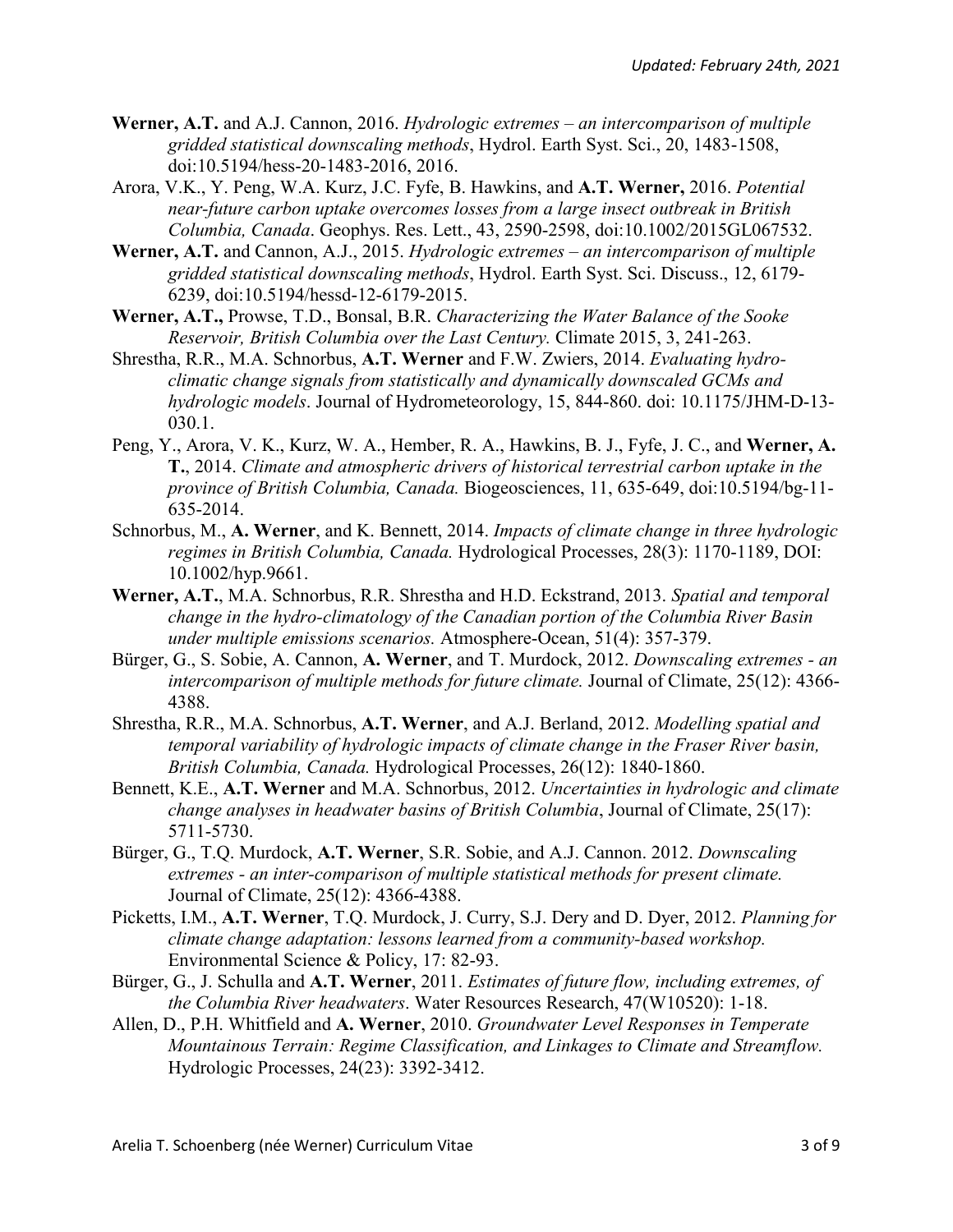- Beckers, J., B. Smerdon, T. Redding, A. Anderson, R. Pike and **A.T. Werner**, 2009. *Hydrologic Models for Forest Management Applications: Part 1: Model Selection.* Streamline, 13(1): 35-44.
- Beckers, J., R. Pike, **A.T. Werner**, T. Redding, B. Smerdon, and A. Anderson, 2009. *Hydrologic Models for Forest Management Applications: Part 2: Incorporating the Effects of Climate Change.* Streamline, 13(1): 45-54.
- Dawson, R., **A.T. Werner**, and T.Q. Murdock, 2008, *Cariboo-Chilcotin: Climate Change Analysis*, LINK - FORREX Forum for Research and Extension in Natural Resources, Volume 10 – Issue 3, Fall 2008.

#### **PEER REVIEWED REPORTS**

- **Schoeneberg, A.T.**, Schnorbus, M.A., 2020. *Exploring the Strength and Limitations of PCIC's CMIP5 Hydrologic Scenarios.* Pacific Climate Impacts Consortium, University of Victoria, Victoria, BC, Canada. 42 pp.
- **Schoeneberg, A.T.**, Sun, Q., and Schnorbus, M.A.*, 2021. Future Design Flood Values in the Upper Fraser River Basin Using the CanESM2-LE. Pacific Climate Impacts Consortium, University of Victoria. 49 pp.*
- *Climate Projections for the BC Northeast Region*, Fraser Basin Council, June 2019, 46 pp. Contributing author, **Arelia Schoeneberg**. Chapter 6 – Hydrology. https://www.fraserbasin.bc.ca/Library/CCAQ/fbc\_ne\_climatereport\_web.pdf
- White, T., J. Wolf, F. Anslow, **A. Werner**, *Indicators of Climate Change for British Columbia 2016 Update, Indicators: Timing and Volume of River Flow.* British Columbia. Ministry of Water, Land and Air Protection, 57 pgs.
- D. W. van der Kamp, G. Bürger and **A. T. Werner**, 2013: *Evaluation of the monthly drought code as a metric for fire weather in a region of complex terrain, and uncertainties in future projections.* The Pacific Climate Impacts Consortium, Victoria, British Columbia, Canada, 16 pp.
- Hamlet, A.F., M. Schnorbus, **A. Werner**, M. Stumbaugh and I. Tohver, 2013. *A Climate Change Scenario Inter-comparison Study for the Canadian Columbia River Basin: Summary Overview*, 13 pp.
- Hamlet, A.F., M. Schnorbus, **A. Werner**, M. Stumbaugh and I. Tohver, 2013. *A Climate Change Scenario Inter-comparison Study for the Canadian Columbia River Basin: Technical Report*, 66 pp.
- **Werner, A.T.**, 2011. *BCSD Downscaled Transient Climate Projections for Eight Select GCMs over British Columbia, Canada.* Pacific Climate Impacts Consortium, University of Victoria, Victoria, BC, 63 pp.
- Schnorbus, M.A., K.E. Bennett, **A.T. Werner** and A.J. Berland, 2011. *Hydrologic Impacts of Climate Change in the Peace, Campbell and Columbia Watersheds, British Columbia, Canada.* Pacific Climate Impacts Consortium, University of Victoria, Victoria, BC, 157 pp.
- Murdock, T.Q. and **A.T. Werner**, 2011. *Canadian Columbia Basin Climate Trends and Projections: 2007-2010 Update.* Pacific Climate Impacts Consortium, University of Victoria, Victoria, BC, 43 pp.
- Schnorbus, M., K. Bennett and **A.T. Werner**, 2010. *Quantifying the water resource impacts of mountain pine beetle and associated salvage harvest operations across a range of*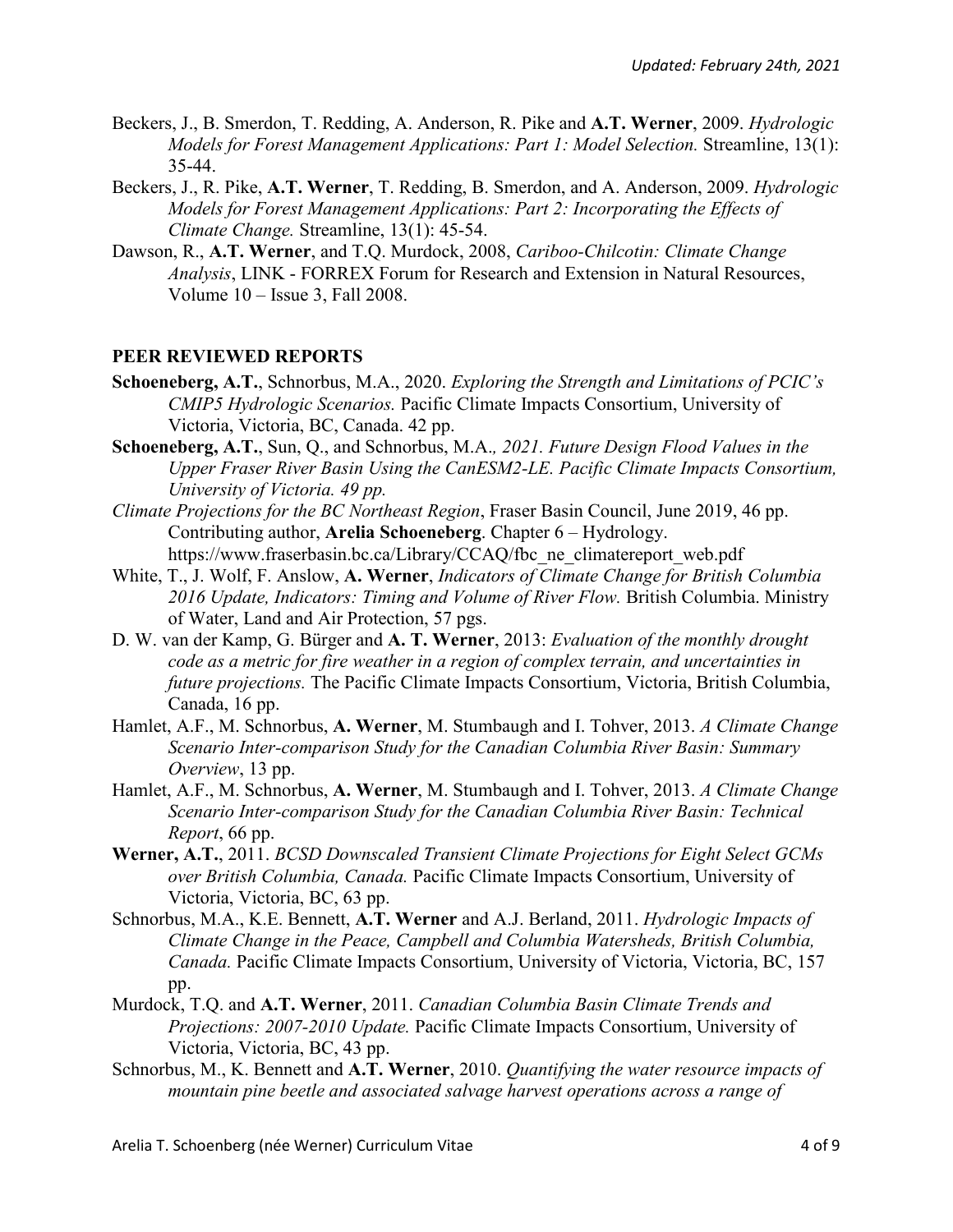*watershed scales: Hydrologic modelling of the Fraser River basin.* Information Report: BC-X-423, Natural Resources Canada, Canadian Forestry Service, Pacific Forestry Centre, Victoria, BC, 64 pp.

- **Werner, A.T.**, H.K. Jaswal and T.Q. Murdock, 2009. *Climate Change in Dawson City, YT: Summary of Past Trends and Future Projections.* Pacific Climate Impacts Consortium, University of Victoria, Victoria BC, 40 pp.
- Picketts, I.M., **A.T. Werner** and T.Q. Murdock, 2009. *Climate change in Prince George: summary of past trends and future projections*. Pacific Climate Impacts Consortium, University of Victoria, Victoria BC, 48 pp.
- Rodenhuis, D.R., K.E. Bennett, **A.T. Werner**, D. Bronaugh and T.Q. Murdock, 2009. *Climate Overview 2007: Hydro-Climatology and Future Climate Impacts in British Columbia*, July 2009.
- Bennett, K.E., **Werner, A.T.** and M. Schnorbus, 2009, *Uncertainties in Hydrologic and Climate Change Impact Analyses in a Headwater Basin of the Peace River Watershed*, Hydrology Research, Special Issue from the 17th NRB Conference, 15 pp.
- Dawson, R., **A.T. Werner**, and T.Q. Murdock, 2008, *Preliminary Analysis of Climate Change in the Cariboo-Chilcotin Area of BC*, Integrated Land Management Bureau, Pacific Climate Impacts Consortium, University of Victoria, Victoria, BC.
- **Werner, A.T.**, 2007. *Seasonality of the Water Balance of the Sooke Reservoir, BC, Canada*. Masters of Science Thesis, Water and Climate Impacts Research Centre, Department of Geography, University of Victoria, Victoria, BC, Canada.
- **Werner, A.T.** and T.Q. Murdock, 2007. *Summary Report: Changes in Past Hydro-climatology and Projected Future Changes – For the City of Whitehorse*, Pacific Climate Impacts Consortium, University of Victoria, Victoria, BC.
- Murdock, T.Q., D. Bronaugh and **A.T. Werner**, 2007. *Preliminary Analysis of BC Climate Trends for Biodiversity*, Pacific Climate Impacts Consortium, University of Victoria, Victoria, BC.
- Bennett, K.E., T.Q. Murdock and **A.T. Werner**, 2007. *Greater Vancouver Regional District Historical and Future Rainfall Analysis Update*, Pacific Climate Impacts Consortium, University of Victoria, Victoria, BC.
- Murdock, T., J. Fraser, and C. Pearce (Editors), 2007. *Preliminary Analysis of Climate Variability and Change in the Canadian Columbia River Basin: Focus on Water Resources*. Contributing authors: **Werner, A.**, K. Bennett, J. Runnells, R. Lee, D, Rodenhuis, and B. Menounos.

# **BOOK CHAPTERS**

- Pike, R.G, K.E. Bennett, T. Redding, A.T. Werner, D. Spittlehouse, R.D. Moore, T.Q. Murdock, J. Beckers, B. Smerdon, K. Bladon, V. Foord, D. Campbell, and P. Tschaplinski. 2010. *Chapter 19: Climate Change Effects on Watershed Processes in BC.* In Compendium of Forest Hydrology and Geomorphology in British Columbia. R.G. Pike et al. (editors). B.C. Ministry of Forests and Range, Research Branch, Victoria, B.C. and FORREX Forum for Research and Extension in Natural Resources, Kamloops, B.C. Land Management Handbook 66, pgs 699-747.
- Beckers, J., B. Smerdon, and M. Wilson. (A.T. Werner Reviewer) 2009. *Review of hydrologic models for forest management and climate change applications in British Columbia and*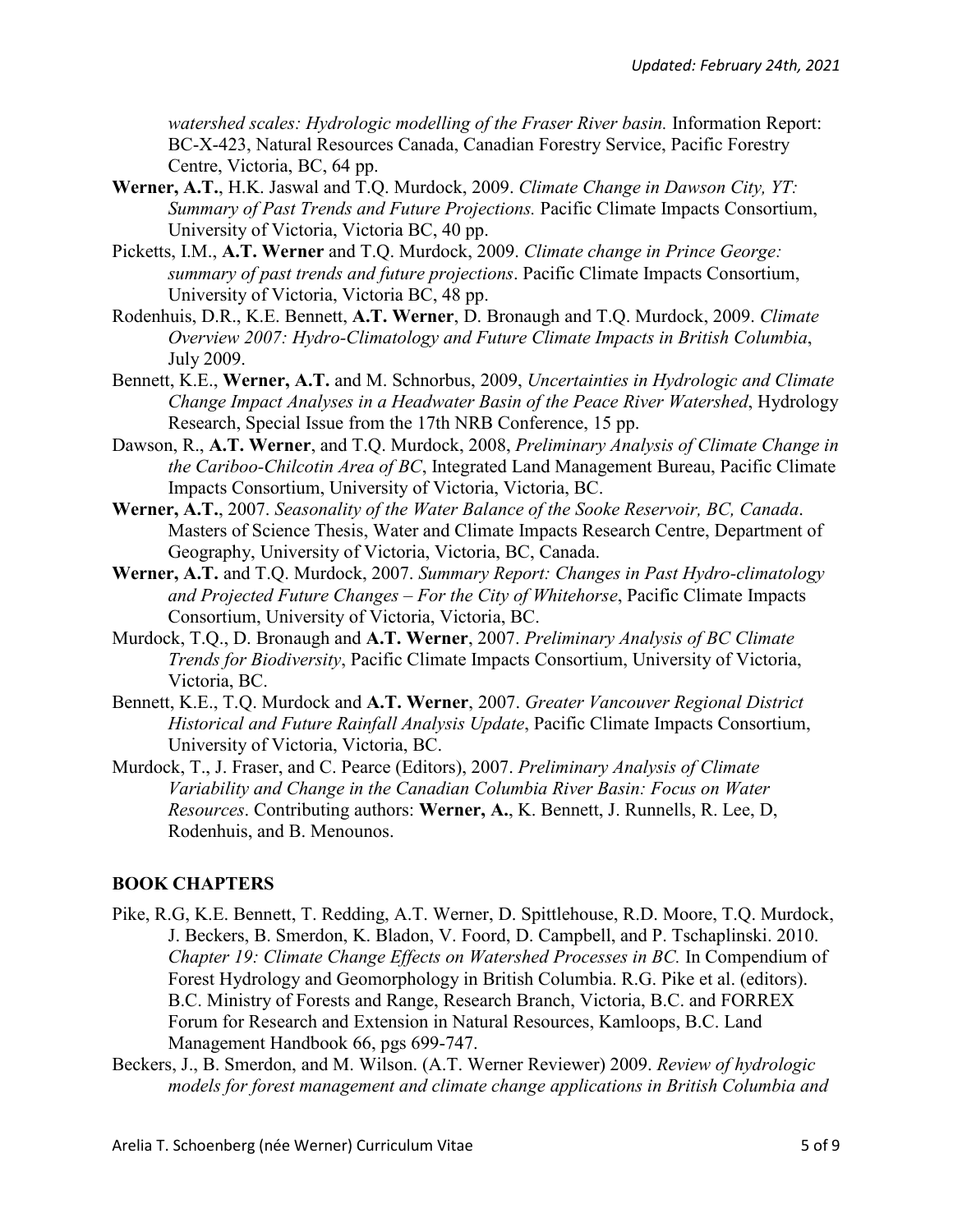*Alberta.* FORREX Forum for Research and Extension in Natural Resources, Kamloops, BC FORREX Series 25.

Werner, A.T. contributing author in: Walker, I.J. and Sydneysmith, R. (2008): British Columbia; in *From Impacts to Adaptation: Canada in a Changing Climate 2007*, edited by D.S. Lemmen, F.J.Warren, J. Lacroix and E. Bush; Government of Canada, Ottawa, ON, p. 329-386.

## **SELECT PRESENTATIONS (since 2007)**

- **Schoeneberg, A. T.** "PCIC Hydrologic Data Portals." June 11th 2020. Part of the "Agriculture Climate Data series for BC (ACARN) A Deep Dive into Weather Station Data, Historical & Streamflow Data. Climate Data for BC Agriculture: Weather stations, historical data and streamflow." https://www.bcacarn.com/rushmore\_event/webinar-series-climateweather-data-for-agriculture-adaptation/.
- **Schoeneberg, A. T.** "From Snowmelt to Streamflow: Data Portals for Future Hydrologic Conditions." June 25th 2020.

https://www.youtube.com/watch?v=Ek3ZdON9caM&feature=youtu.be. Part of the "Accounting for Climate Change Impacts in the Design of Resource Road Stream Crossings", a webinar series led by FPInnovations.

https://www2.gov.bc.ca/gov/content/industry/natural-resource-use/resourceroads/climate-adaptation.

- **Schoeneberg, A. T.** "Climate driven Streamflow Changes in the Northeast." February 17th 2021. Part of the "Northeast BC: Resilience, Climate and the Future" webinar led by the Fraser Basin Council.
- **Schoeneberg, A. T.** and M. A. Schnorbus. "Future Summer Streamflow: Refining Presentation of Results to Improve Utility in Water Use Planning (poster)". Theme: Climate Change Impacts on People Place and Systems. Topic: Hydrology and Water Resources. Northwest Climate Science Conference, April 6-8th 2021.
- M. H. Mahoudi, M.R. Najafi, **A. (Werner) Schoeneberg** and M.A. Schnorbus. Changes in extreme daily temperature and precipitation over Western Canada based on a large ensemble of climate change simulations, Joint Meeting of the CGU-CSSS-CIG-CSAFM-ESSSA, Niagara Falls, Canada, 2018.
- M. H. Mahoudi, M.R. Najafi, **A. (Werner) Schoeneberg** and M.A. Schnorbus. Changes in extreme daily temperature and precipitation over Pacific Northwest based on a large ensemble of climate change simulations and their relations to teleconnection signals, AGU Fall Meeting, Washington, D.C., 2018.
- **A. (Werner) Schoeneberg**, M.A. Schnorbus and M.R. Najafi. Assessment of Climate Change Impact on Streamflow Extremes in Mountainous Regions using a Coupled Hydrology-Glacier Model, Session H54A: Advances in Process-Based Hydrologic Modeling III. AGU Fall Meeting, San Francisco, 2016.
- M.R. Najafi, A. Cannon, M. Schnorbus, **A. Werner**, F. Zwiers. Coauthor: Future Changes in Precipitation and Temperature Extremes in Western Canada. 50th CMOS Congress and Joint CGU Annual Meeting, 2016.
- **A. (Werner) Schoeneberg**, M.A. Schnorbus and R.R. Shrestha. Presented: Hydrologic Modelling over Large Spatial Scales and Long Time Horizons: Future Streamflow in the Columbia River Basin, Session #222: Advances in Hydrologic Modelling. CWRA 69th National Conference.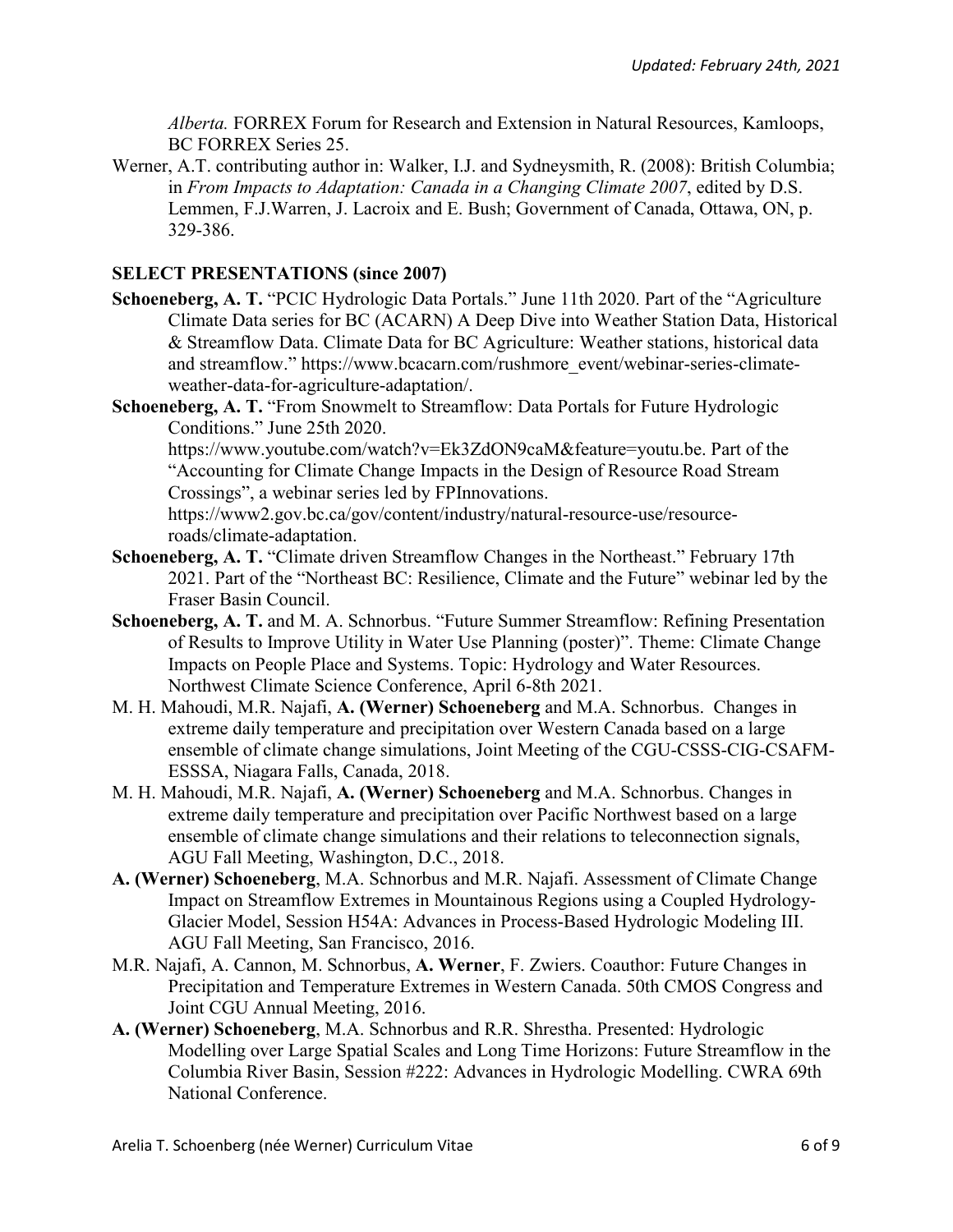- **A. (Werner) Schoeneberg**, M.A. Schnorbus and M.R. Najafi. Presented: Assessment of Climate Change Impact on Streamflow Extremes in Mountainous Regions using a Coupled Hydrology-Glacier Model, Session H54A: Advances in Process-Based Hydrologic Modeling III. AGU Fall Meeting, 2016.
- **A.T. Werner**, S. Dery and E. Wood. Hosted Session: Quantifying and Communicating Uncertainties in Changes to Hydrologic Extremes – H42B Oral Session and H34E Posters, AGU / CGU Joint Assembly 2015.
- **A.T. Werner**, A. Cannon, M. Schnorbus and R. Shrestha. Oral Presentation: Sources of Uncertainty in Replicating Hydro-climatic Extremes Presented – H34E-0172, AGU / CGU Joint Assembly 2015.
- **A.T. Werner** and K. Whan. Hosted Session: Hydro-climatic Extremes at Regional Scales: Effects of Climate Variability and Change, and Land Surface Processes, CMOS Whistler 2015.
- **A.T. Werner**, S. Kumar, M.A. Schnorbus and R.R. Shrestha. Presented: Trends in Hydrological Extremes as Modelled Using Two Gridded-Climatological Datasets, CMOS Whistler 2015.
- S. Kumar, F.W. Zwiers, P. Dirmeyer, D.M. Lawrence, R.R. Shrestha and **A.T. Werner**, 2015. Robust and Heterogeneous Hydrological Changes under Global Warming, AGU, San Francisco, Abstract #60102, Final Paper##: GC53B-1199.
- M.R. Najafi, S. Kumar, F. Zwiers, N. Gillet, M. Schnorbus, A. Cannon, R. Shrestha and **A. Werner**. Anthropogenic Influence on Multi-Decadal Changes in Hydrology of Western Canada. Poster AGU, San Francisco, US, December 2014.
- S. Kumar, M.R. Najafi, M. Schnorbus, R. Shrestha and **A. Werner**. Asymmetry in hydrologic response to climate change in Western North America: A Land-Atmosphere Interaction Perspective. Poster GC11D-0589 AGU, San Francisco, US, December 2014.
- **Werner, A.T.**, M.A. Schnorbus, R.R. Shrestha and A.J. Cannon. Session 2C9.5 ID 6583: Uncertainty in simulating hydrologic extremes using statistically downscaled climate data. CGU, Saskatoon, Saskatchewan, May, 28 2013.
- **Werner, A.T.**, M.A. Schnorbus, and A.J. Cannon. Session GC34B: Uncertainty in downscaling extremes from multiple gridded observations and statistical methods. AGU, San Francisco, California, December, 5 2012.
- Van Der Kamp, D. G. Bürger, and **A.T. Werner**. On the use of a simple monthly fire weather index as a metric for both historical and future wildfire severity in British Columbia. PCIC Program Advisory Committee, May 24 2012.
- Y. Peng, V. Arora, B. Hawkins, J. Fyfe, W. Kurz, and **A. Werner**, Predicting carbon storage for British Columbia on seasonal to decadal timescales, PICS Forum, Victoria, BC, June 2012.
- Schnorbus, M.A., **A.T. Werner** and R.R. Shrestha, 2011. Impact of projected climate change within two hydrologic regions in British Columbia, Canada. AGU Fall Meeting, 5-9 December 2011, San Francisco, California
- **Werner, A.T.**, M.A. Schnorbus, G. Burger, R. Shrestha, J. Schulla, K.E. Bennett and A.J. Berland, 2011. Streamflow projection uncertainties in the major watersheds of British Columbia, Canada. WCRP Open Science Conference 2011, Denver, Colorado, Session C43: Water Resources and the Hydrological Cycle Over Land, Th234A.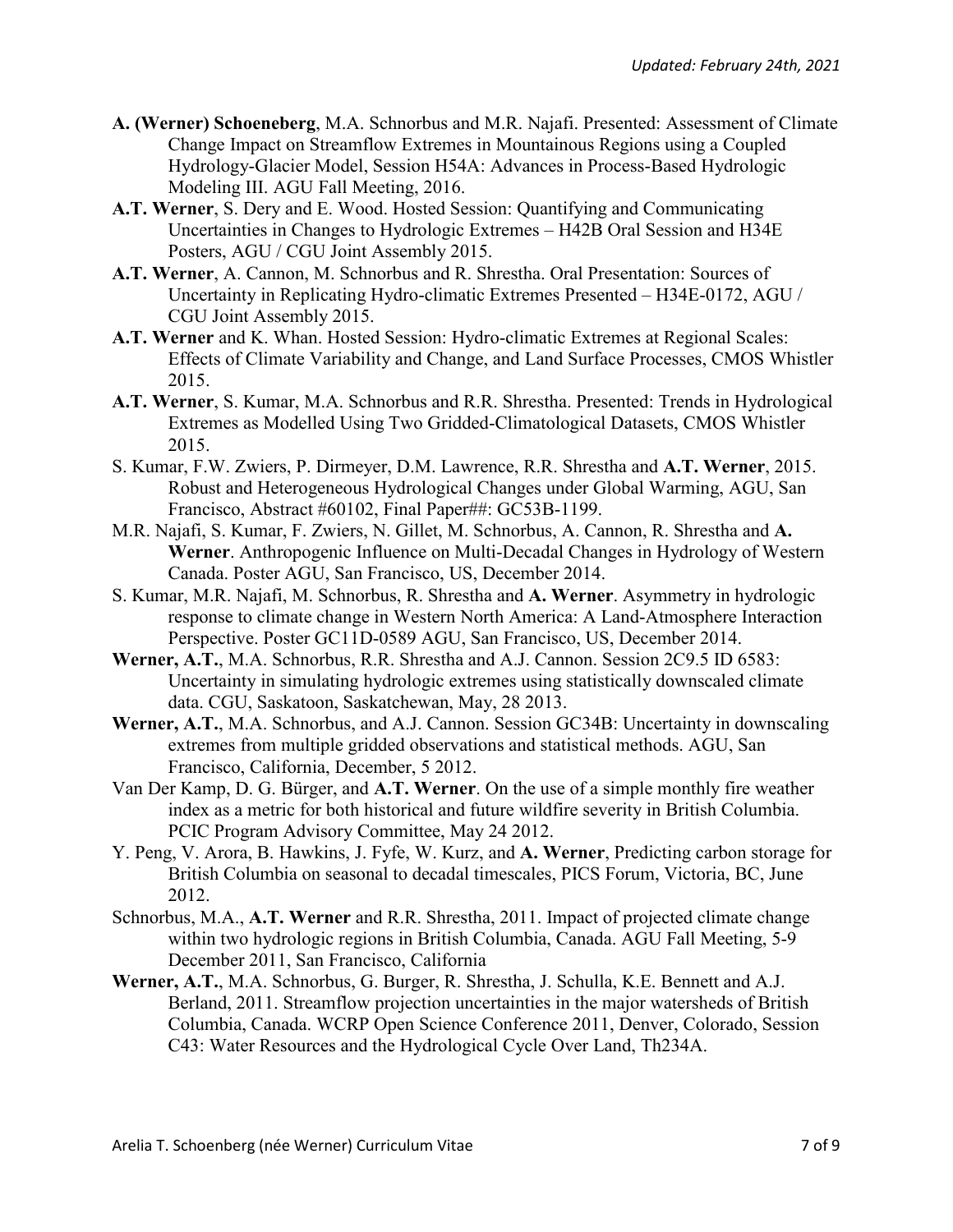- **Werner, A.T.** and R.R. Shrestha, "From climate change scenarios to streamflow projections: multiple pathways for predicting change." Canadian Society for Hydrologic Sciences, August 23, 2011.
- **Werner, A.T.**, Session Chair: Application of Climate Model Results to Regional Adaptation. CMOS June 2011.
- **Werner, A.T.**, H. Eckstrand, A. Berland and G. Bürger, BCSD Downscaled Transient Climate Projections for Eight Select GCMs over British Columbia, Canada. Session 4C2: Validation of empirical-statistical downscaling methods in a varying climate system. CMOS, Victoria, BC, Canada, June 9 2011.
- **Werner, A.T.**, T.Q. Murdock, G. Bürger, H. Eckstrand and J. Hiebert, Regional Climate Model projections for decision-making in the upper Columbia Basin, presented at the 2011 American Meteorological Society (AMS) Meeting, Seattle, USA, 22-27 Jan.
- **Werner, A.T.**, K.E. Bennett, M.A. Schnorbus and A.J. Berland, 2011. Sensitivity of Projected Streamflow Changes to Future Scenarios in Three Hydrologic Regimes in BC, (poster) presented at the 2011 American Meteorological Society (AMS) Meeting, Seattle, USA, 22-27 Jan.
- Schnorbus, M.A., K.E. Bennett and **A.T. Werner**, 2011. Quantifying the Hydrologic Impacts of Mountain Pine Beetle and Salvage Harvest in the Fraser River Basin, British Columbia, Canada, (poster) presented at the 2011 American Meteorological Society (AMS) Meeting, Seattle, USA, 22-27 Jan.
- Bürger, G., T. Murdock and **A.T. Werner**, *Downscaling extremes with EDS, TreeGEN, and BCSD*, GC51A-0748 Poster presented at 2010 Fall Meeting, AGU, San Francisco, Calif., 13-17 Dec.
- Moore, R.D., G. Jost, V. Radic, F. Anslow, A. Jarosch, G.K.C. Clarke, B. Menounos, R. Wheate, T. Murdock, and **A.T. Werner**, *Past and future contributions of glacier melt to Columbia River streamflow*, C14B-05 presented at 2010 Fall Meeting, AGU, San Francisco, Calif., 13-17 Dec.
- Bennett, K.E., M. Schnorbus, **A.T. Werner**, and A.J. Berland. *Climate Change Impacts to Hydro Power Reservoir Systems in British Columbia, Canada: Modelling, Validation and Projection of Historic and Future Streamflow and Snowpack, Abstract* C13C-07 presented at 2010 Fall Meeting, AGU, San Francisco, Calif., 13-17 Dec.
- Beckers, J., T. Redding, A. Anderson, R. Pike and **A. Werner**, *Review of Hydrologic Models for Forest Management Applications*, 2010, CSHS 3 session, presented at the 2010 63rd Annual CWRA Conference, Vancouver, BC, 15-18 June.
- **Werner, A.**, Bennett, K. and M. Schnorbus, *2050 Streamflow Impacts in Coastal vs. Interior Basins, British Columbia, Canada, 2010*, CSHS 4 session, presented at the 2010 63rd Annual CWRA Conference, Vancouver, BC, 15-18 June.
- Fleming, S., R. Moore, G. Clarke, **A.Werner** and F. Weber, *Projections of Columbia River inflows to Mica dam under potential future trajectories of climate and glacier change*, 2010, CSHS 4 session, presented at the 2010 63rd Annual CWRA Conference, Vancouver, BC, 15-18 June.
- Moore, R.D., G. Jost, V. Radic, F. Anslow, A. Jarosch, G.K.C. Clarke, B. Menounos, R. Wheate, T. Murdock, and **A.T. Werner**, *Past and future contributions of glacier melt to Columbia River streamflow*, presented CMOS-CGU Congress, Ottawa, Ontario, May 31 – June 4, 2010.